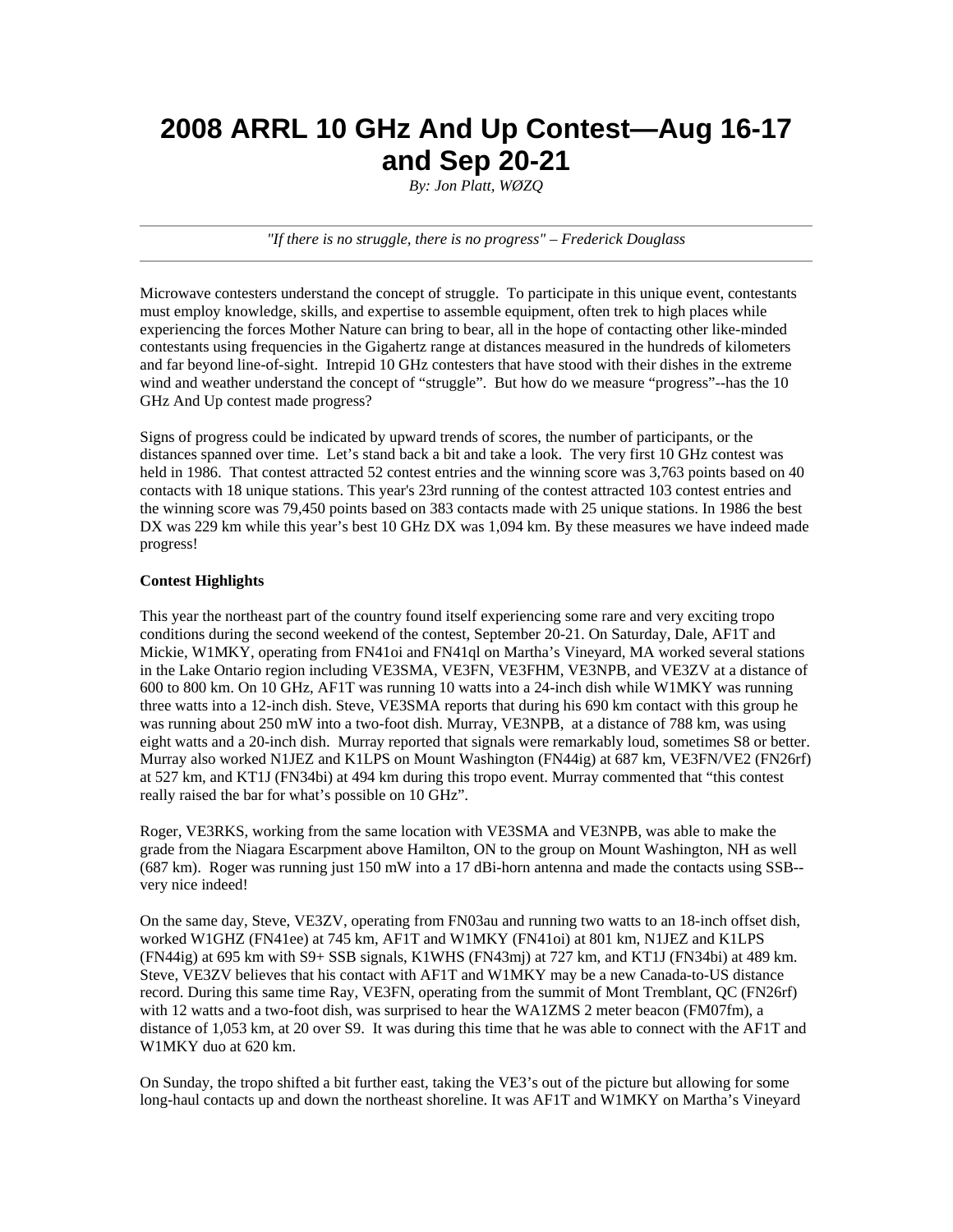who made the longest contact of the contest with Dex, W4DEX in Stanfield, NC (EM95tg) at a distance of 1,094 km. Dex was running 10 watts from a TWT to a two-foot dish mounted at 100 feet. Dale, AF1T reports that Dex was workable most of the day and at times peaked at S9. Other stations that were able to work W4DEX included W1GHZ on Block Island, RI (FN41ee) at 1,008 km, K1TEO, N1SAI, W1AIM, and N1JFU. Finally, AF1T also reports having worked K1MAP and NG4C (FM26aq) at 704 km with K1MAP running just 200 mW.

Aside from the northeast's tropo openings, highlights were harder to come by. The expected DXpedition to XE2 did not appear to happen this year. However, Bernado, XE2HWB was active from DL27nt and once again made some nice long haul contacts using the California-Baja tropo duct at distances up to 872 km. To demonstrate how much fun we can have playing with microwaves, Steve, KB8VAO reports making a number of 10 GHz contacts in the 150 to 230 km range running nothing more than a homebrew omni-slot antenna from the comfort of his air-conditioned car.



**John Toscano, WØJT, making a 250 km contact on 10368.100 MHz from southwest Minnesota. (Photo - Bruce Richardson, W9FZ)** 

On the bands above 10 GHz, Steve, VE3SMA reports that he and VE3NPB (both EN92sn) were able to work VE3ZV (EN82sb) across the longest all-water path over Lake Erie, a distance of 173 km with 559 CW signals. Steve speculates that this may be a 24 GHz distance record for stations within Canada. Steve's 24 GHz system was running 500 mW to a 12-inch dish with both ends of the path located right on the beach. For some time now, several groups that work across the Great Lakes have reported low-altitude propagation enhancement that may be evaporation-duct propagation. What made this contact even more memorable is that it was VE3NPB's very first 24 GHz QSO using a brand new station that he just completed the night before the contest, this being the very first signal that he had ever heard with it! Murray's system had a 3 dB noise figure and was running 65 mW to a 16-inch dish. Without a tripod the system was mounted on a small folding workbench about 24 inches above the sand. The system on VE3ZV end of the link consisted of 200 mW and a 24-inch dish.

Way out west, Clint, KA7OEI was able to work Ron, K7RJ at a distance of 172 km on Light using both a high-power Luxion red LED system and a low-cost laser pointer system. Clint indicated that atmospheric haze quickly obliterated the coherency of the laser system so that scintillation distortion was not a problem, but that the LED system was a whole lot easier to point!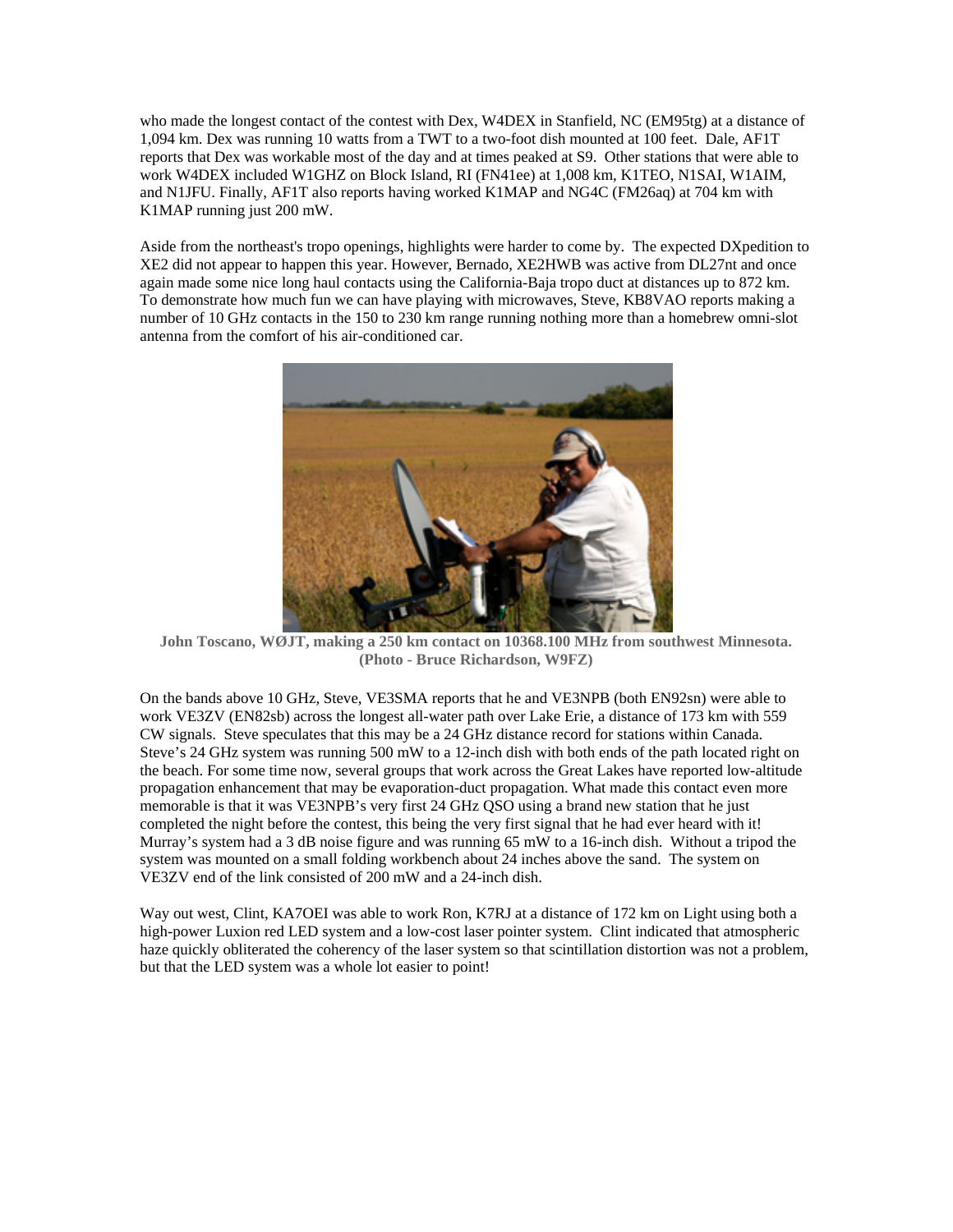### **2008 Contest Results**

|    |    | Call Area Entries Call Area Entries |                |
|----|----|-------------------------------------|----------------|
| 6  | 30 | 9                                   | 4              |
| Ø  | 19 |                                     | 4              |
|    | 16 | 5                                   |                |
| VE | 8  |                                     | $\mathfrak{D}$ |
| 8  |    | $\overline{c}$                      | $\mathfrak{D}$ |
|    |    | DX                                  |                |

Table 1 - Participation by Call Area

Table 2 – Top 10 Scores by Category

| 10 GHz Only   | <b>Score</b> | 10 GHz and Up Score |        |
|---------------|--------------|---------------------|--------|
| WBØLJC        |              | 81,950 W6QIW        | 35,489 |
| WØZQ          | 81,489       | AA6IW               | 32,502 |
| W9FZ          |              | 79,562 K6GZA        | 32,159 |
| WA2VOI        | 78,258       | KB8VAO              | 29,924 |
| <b>KCØP</b>   | 65,311       | W1GHZ               | 27,773 |
| WØJT          |              | 58,952 N6RMJ        | 27,182 |
| <b>NØKP</b>   |              | 55,889 N1JEZ        | 25,076 |
| <b>KDØJI</b>  | 53,573       | W6BY                | 20,807 |
| <b>KCØIYT</b> | 52,569       | W6OYJ               | 20,230 |
| <b>WBØVHF</b> | 48,902       | VE3ZV               | 17,957 |

Since 2003 we have seen a slow but steady decline in official entries. After operating in this contest, please make sure that you send in your log! **Table 1** shows this year's 103 logs, representing the lowest number of logs received since 2000. Of these 103 logs, 30 were from 6-land, 19 were from Ø-land, 16 were from 1 land, and 8 were received from VEs. Since operating in this contest requires a degree of coordination with others, it's no surprise that activity tends to be centered on regions that have active weak-signal clubs.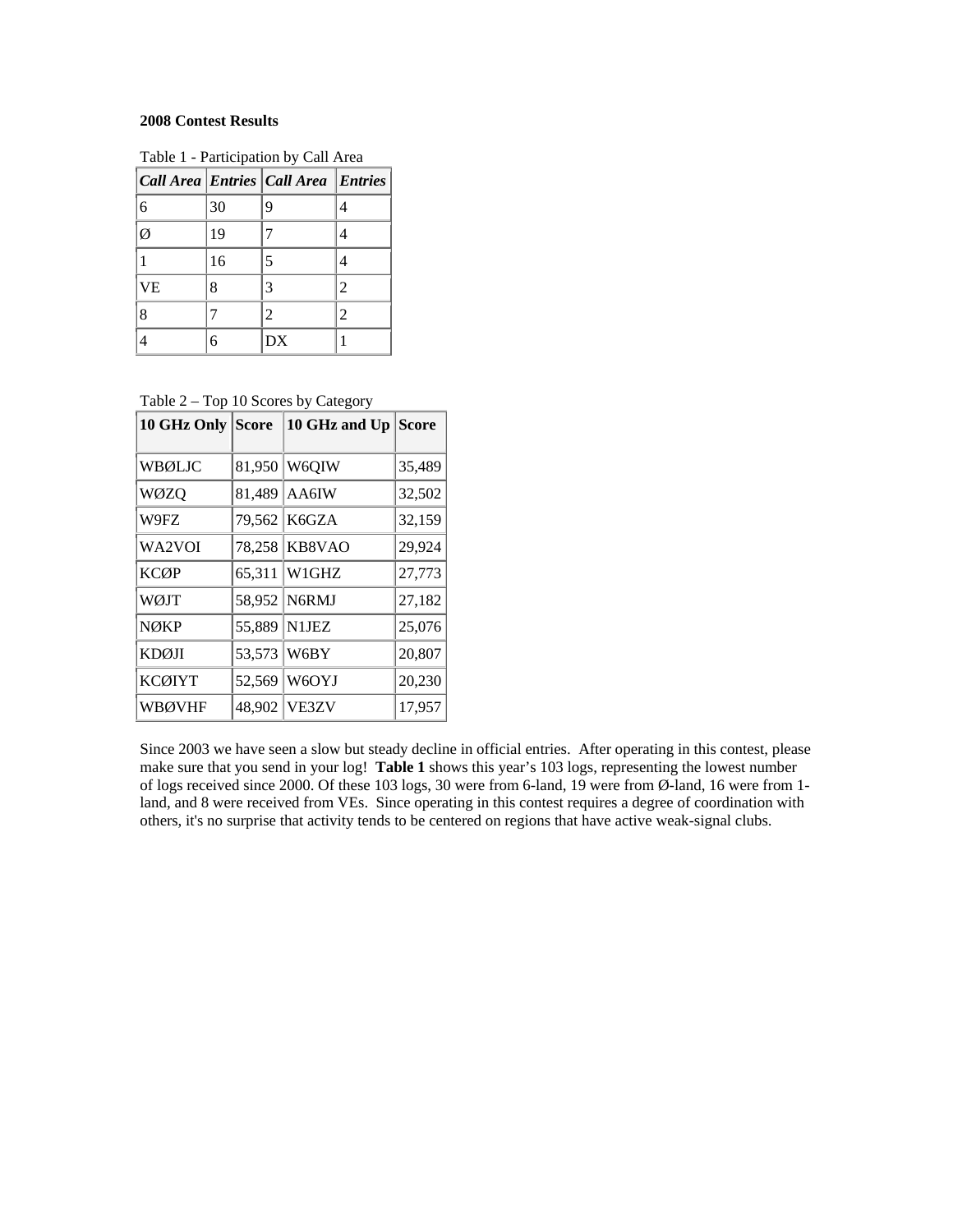

**This year's 10 GHz Only winner, Gary Danelius, WBØLJC. (Photo - Bruce Richardson, W9FZ)** 

**Table 2** shows the Top 10 Scores in both categories. Let's start in the 10 GHz Only category. From 76 logs, Gary Danelius, WBØLJC led the way with 81,950 points. Gary's first place finish was helped along with 383 contacts, the highest in the contest. Gary operated with the Northern Lights Radio Society who concentrated their resources on one fixed site and one rover pack that resulted in this club's members capturing all Top Ten spots in the 10 GHz Only category. Glenn Allen, KE6HPZ was able to work 56 different 10 GHz stations to capture first place for the highest number of unique calls worked. **Table 3** shows the calls of all stations entering the 10 GHz Only category.

In the 10 GHz And Up category with 27 logs, Steven Miller, W6QIW claimed first place with a score of 35,489 points. Steven also captured first place for the most number of contacts in this category with 178 and the most number of unique calls worked with 61. Of the 27 competitors in this group, 25 reported contacts on 24 GHz, 7 on 47 GHz, 4 on 75 GHz, and one on Light. The best 24 GHz DX was reported by N6TEB and AA6IW at 258 km, the best 47 GHz DX was reported by K6GZA at 149 km, while KA1OJ, W1FKF, WA1MBA, and W1RIL all reported 75 GHz contacts in the 42 to 45 km range. The lone Light contact was reported by KA7OEI at a distance of 172 km. All of the 10 GHz And Up entries are shown in **Table 4**.

### **Analysis**

The following six graphs provide additional analysis for the 10 GHz And Up contest. This contest started in 1986 and the 10 GHz And Up category was added to the contest in 1996. The rules have remained stable over this time period.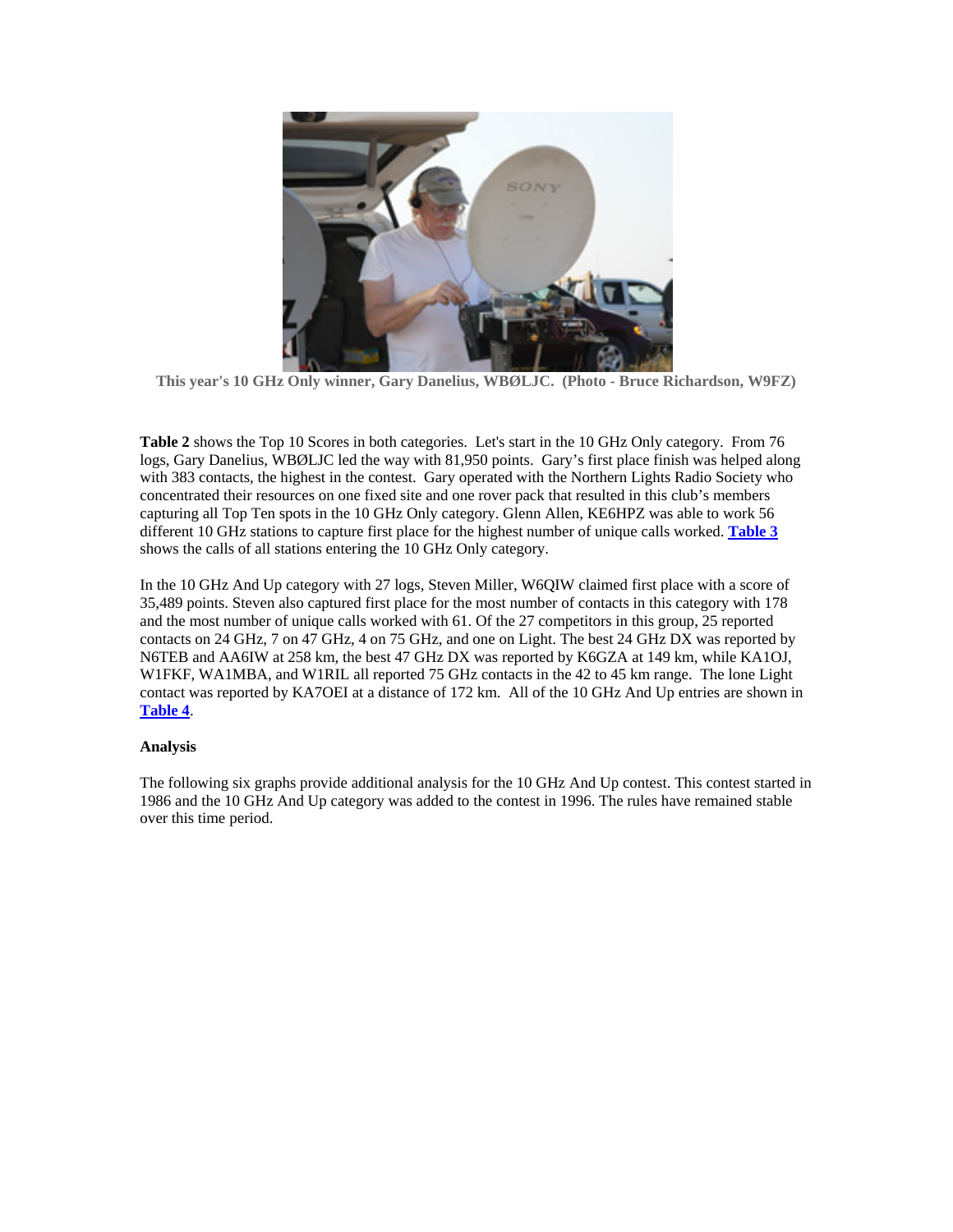

**Figure 1 — This graph shows the farthest DX worked on 10 GHz. Seventeen entrants had their maximum DX in the 300 km range.** 



**Figure 2 – 2008 Number of Unique Calls Worked Histogram** 



**Figure 3 – Contest History: Number of Logs Submitted & Number of Unique Calls**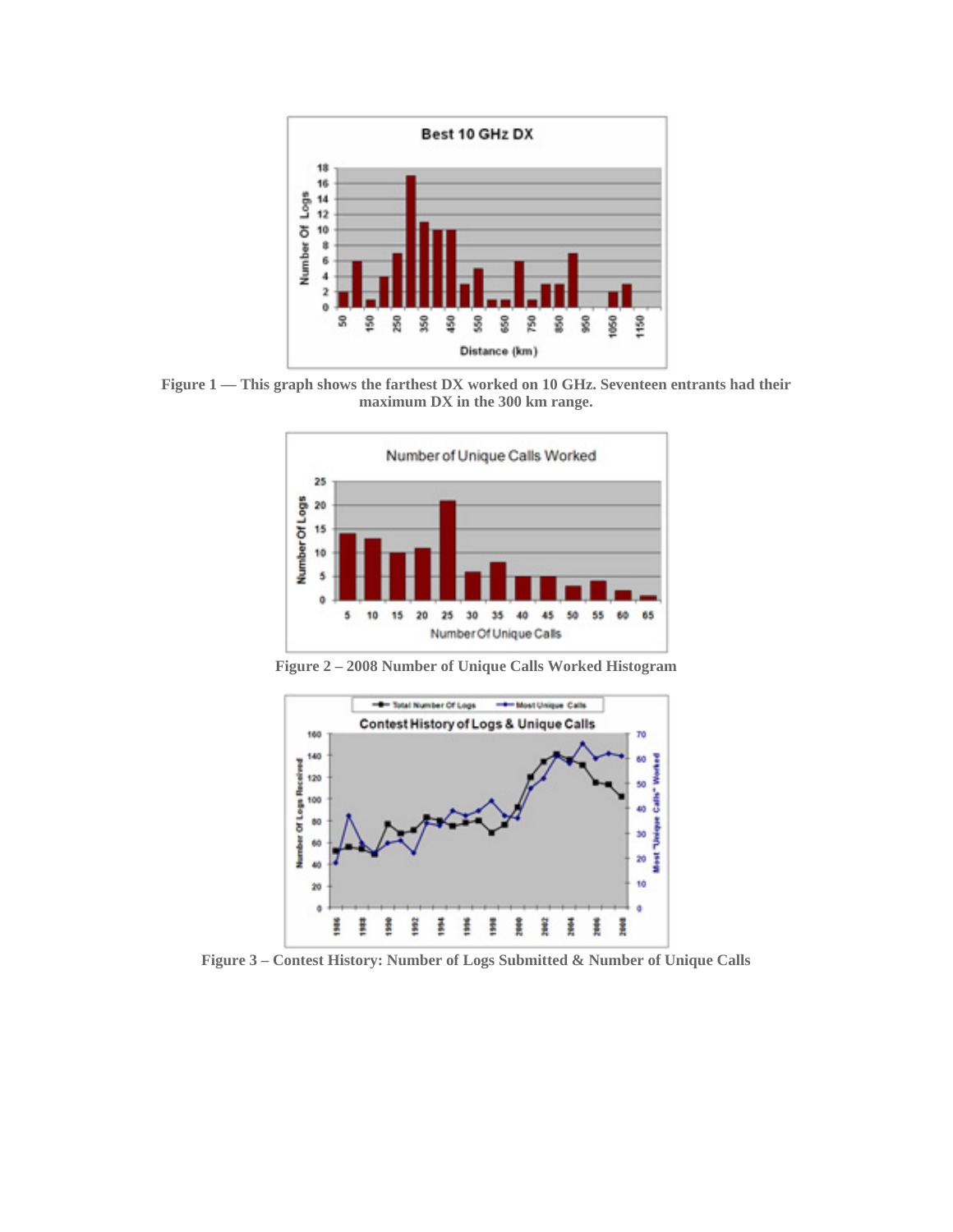

**Figure 4 – Contest History: Logs Received By Call Area For 2004 Through 2008** 



**Members of the NLRS Roverpack working through the early morning haze. (Photo - Bruce Richardson, W9FZ)** 



**Figure 5 – Contest History: Best DX By Bands**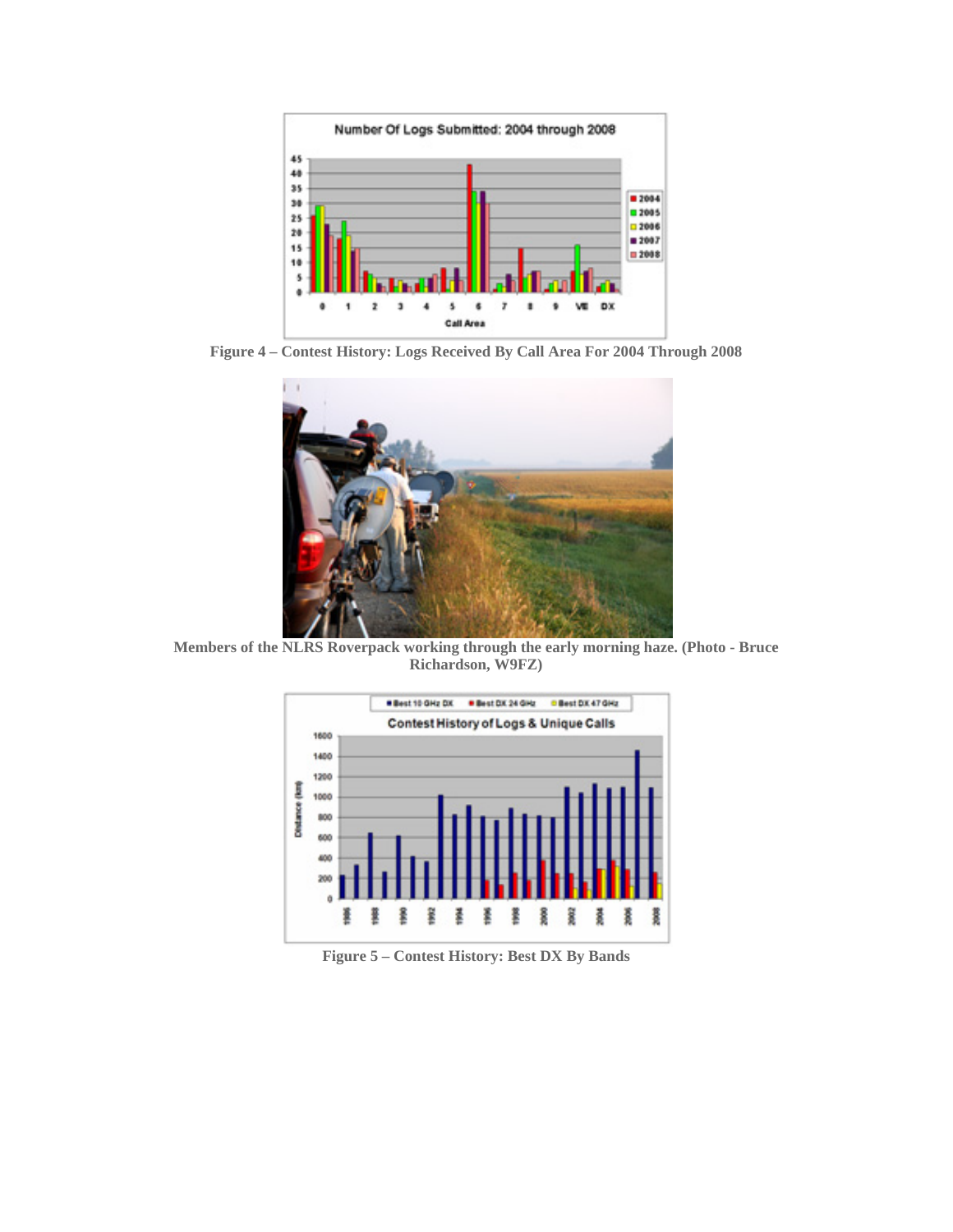

**Figure 6 – Contest History: Top Score** 

**Figure 1** shows a histogram for the "Best 10 GHz DX" from all 103 logs submitted this year. The most common "Best DX" distance was 250 to 300 km with 18 stations logging their best DX in this range. The average "Best 10 GHz" DX was 440 km and the median distance was 365 km. **Table 5** shows the DX leaders on each band. These are great distances being spanned on the microwave bands!

**Figure Two** is a second histogram showing the number of logs received containing different numbers of unique calls within those logs. The spike at 20 to 25 is caused by the large number of logs submitted by the NLRS group that operated in a collaborative way and who all worked between 21 and 25 unique call signs. Table 6 shows the stations with the top totals of QSOs in the log.

**Figure 3** shows the history of logs received (left Y-axis) and unique calls worked (right Y-axis) since the start of the 10 GHz And Up contest in 1986. The highest number of logs was received in 2003--141 logs. Since 2001 there has been a slight but steady decline. At the same time, the highest reported "Number of Unique Calls Worked" has hovered around 60. This may indicate that while the number of active participants has stayed about the same, the number of participates who submit logs has been decreasing. The Best DX by band has made three abrupt changes since the  $10 \text{ GHz} \& \text{ Up category}$  was added to the contest in 1996. The Best DX by band over the contest's history is shown in **Figure 5**. 1996 was the first year that the 10 GHz And Up category was added, allowing contacts on 24 GHz and above. This graph represents only terrestrial contacts, excluding EME. From 1986 to 1992 the "Best DX" was less than about 600 km. From 1993 to 2001 the range jumped to 800 to 1,000 km. Then from 2002 to 2008 the range jumped to 1,100 km with one excursion to the all time record of 1,460 km in 2007. By comparison, starting in 1996, the "Best DX" on 24 GHz and 47 GHz have held relatively steady at about 200 to 350 km. The alltime "Best DX" for 24 GHz is 375 km, a path completed twice, once in 2000 and again in 2005, and 313 km on 47 GHz, also in 2005. Figure 5 shows that this year,18 stations reported making contacts of 250-300 km on 10 GHz!

**Figure 6** shows the top scores from 1986 to 2008. Again, the 10 GHz And Up category did not start until 1996. Overall scores have been slowly rising; in 2002 XE2/W6YLZ, KØRZ, and AD6FP all cracked the 100 k point barrier for the first time. Since 2002, scores have continued to stay above pre-2002 levels but have shown much more volatility. That is most likely due to the impact of local weather during the contest weekends and/or organization efforts at the local level.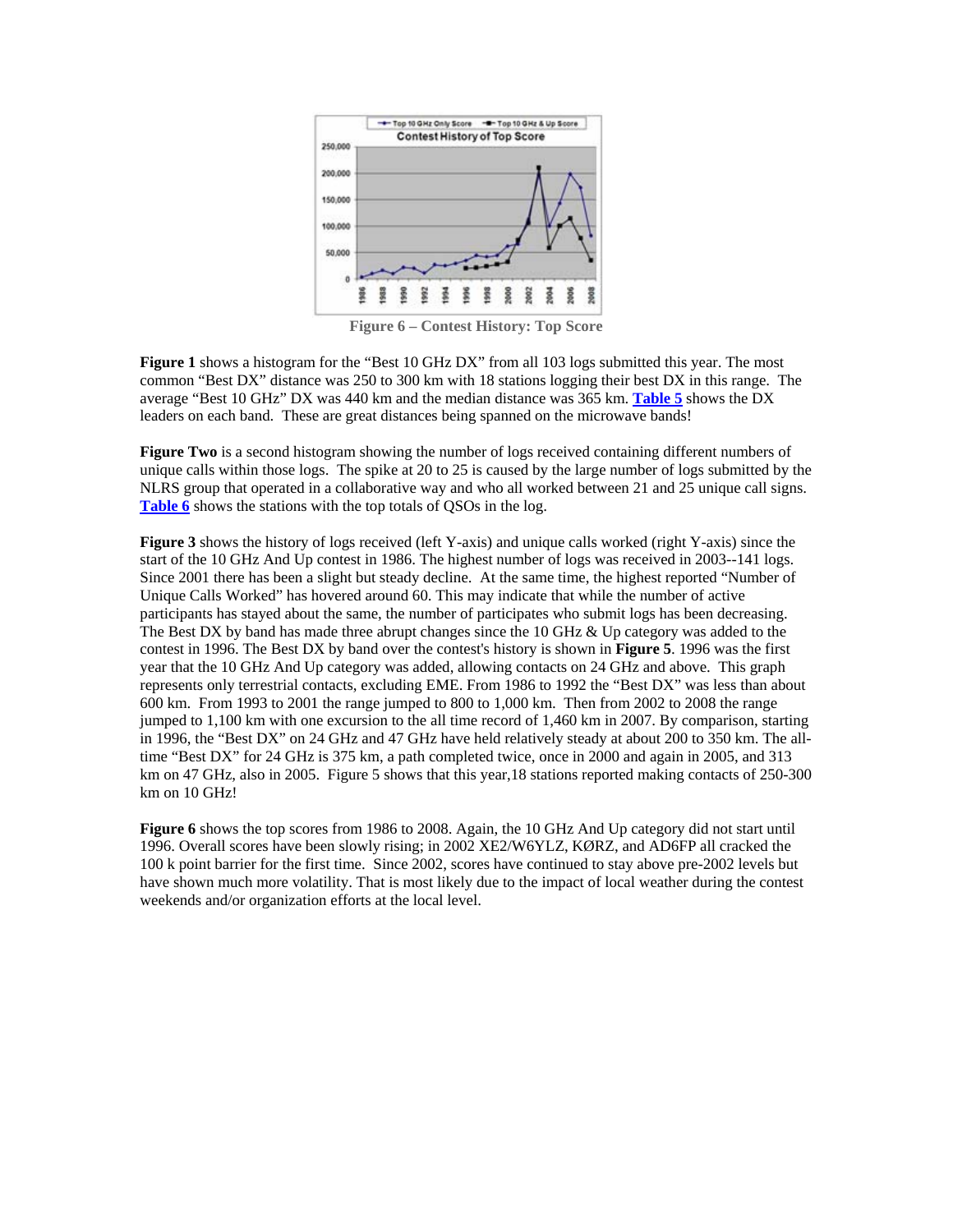

**This year's 10 GHz Only 3rd-place winner Bruce Richardson, W9FZ. (Photo - Bruce Richardson - W9FZ)** 

### **Looking Ahead – The 24th Running**

So the struggle continues. Without struggle, there is no progress. As a microwave contester, how many times have we heard nothing but hiss from our receiver when we are trying out a new and challenging path? But when it all comes together, through perseverance and know-how coupled with a bit of luck, we do hear the other stations signal, the excitement has no bound, and progress is made. Make sure to catch the fun and adventure that is the ARRL's 10 GHz And Up contest on August 15-16 and September 19-20, 2009 and make sure that you submit your log!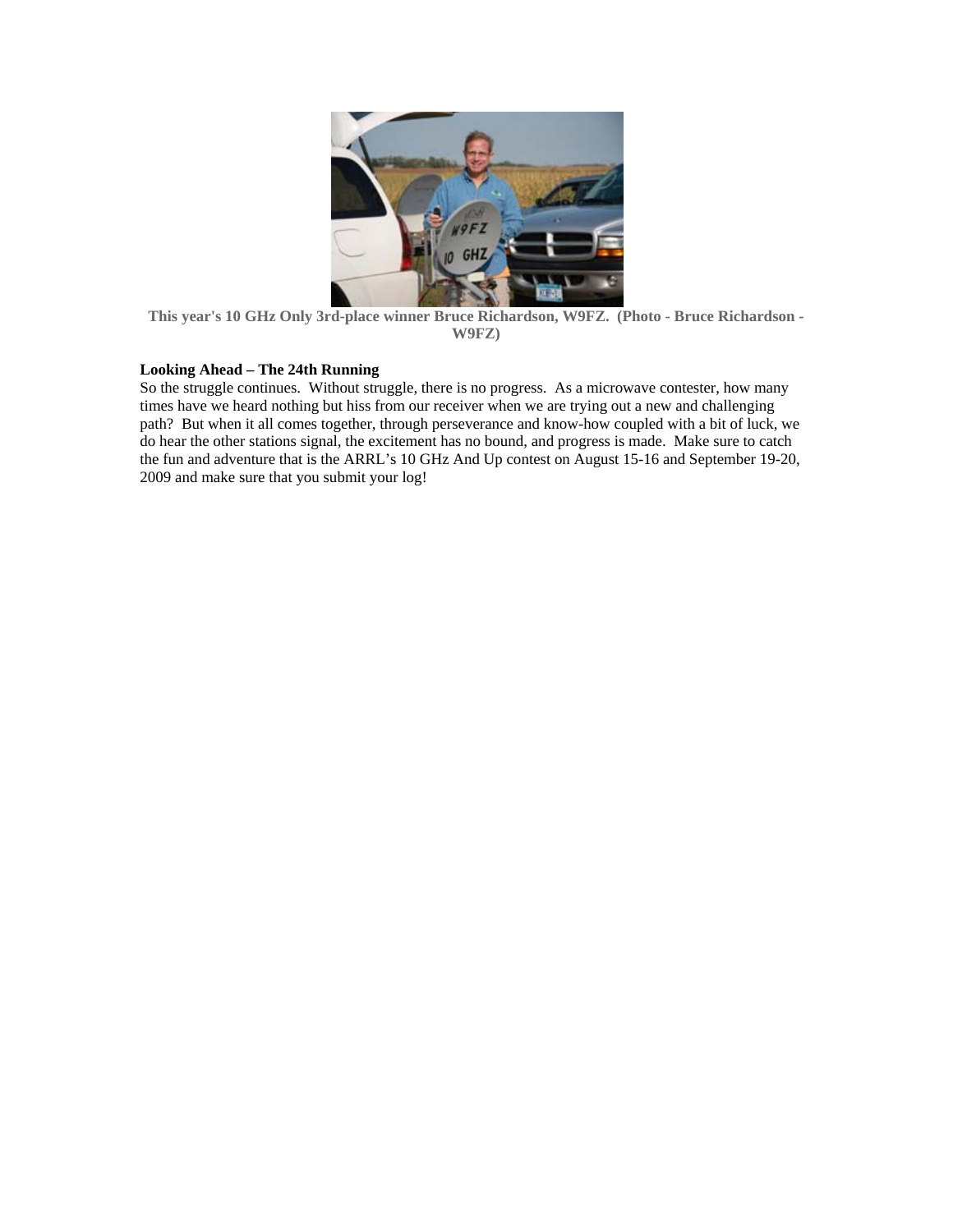# **2008 ARRL 10 GHz And Up Contest—Aug 16-17 and Sep 20-21**

### **Table 3 - Logs Submitted in the 10 GHz Only Category**

AA2LY, AF1T, KØAWU, KØHAC, KØJSP, K1LPS, K1MAP, K2STO, K6HLH, K6NKC, K6QG, K6WCI, K7RJ, K9MK, KA1LMR, KA1ZD, KB7NIE, KCØIJB, KC6UQH, KCØIYT, KCØP, KD0EJT, KDØJI, KE6HPZ, KH6WZ, KI5WL, KI6HHU, KJ6HZ, KK6MK, KMØT, KM5PO, KN6VR, KØKFC, KØVXM, NØUK, N1SAI, N6JV, N6LL, N6NB, N9JIM, N9RIN, NO5K, NØAKC, NØKP, NTØV, VE2PIJ, VE3FN, VE3OIL, VE3RKS, VE3RWN/W6, WØJT, W1AUV, W1MKY, W1VT, W2KV, W3HMS, W4DEX, W6SR, W9FZ, W9SZ, WA2BTR, WA2VOI, WA3PTV, WA5YWC, WA6KBL, WA6QYR, WA8RJF, WBØVHF, WB6CWN, WB8TGY, WBØLJC, WJ9B/R, WØGHZ, WØPHD, WØZQ, and XE2HWB

## **008 ARRL 10 GHz And Up Contest—Aug 16-17 and Sep 20-21**

### **Table 4 – Logs Submitted in the 10 GHz And Up Category**

AA6IW, AF6IF, K2YAZ, K4RSV, K6GZA, KA1OJ, KA7OEI, KB8VAO, KC6QHP, KI4NPV, N1JEZ, N6RMJ, N6TEB, NE8I, NN9X, VE3NPB, VE3SMA, VE3ZV, W1FKF, W1GHZ, W1JHR, W1RIL, W6BY, W6OYJ, W6QIW, WA1MBA, and WA8VPD.

# **2008 ARRL 10 GHz And Up Contest—Aug 16-17 and Sep 20-21**

**Table 5 - Distance Leaders by Band** 

| <b>10 GHz</b>      | <b>Best DX</b> (km) |  |
|--------------------|---------------------|--|
| AF1T               | 1094                |  |
| W1MKY              | 1094                |  |
| W4DEX              | 1088                |  |
| N <sub>1</sub> SAI | 1008                |  |
| W1GHZ              | 1008                |  |
| XE2HWB             | 872                 |  |
| KB8VAO             | 871                 |  |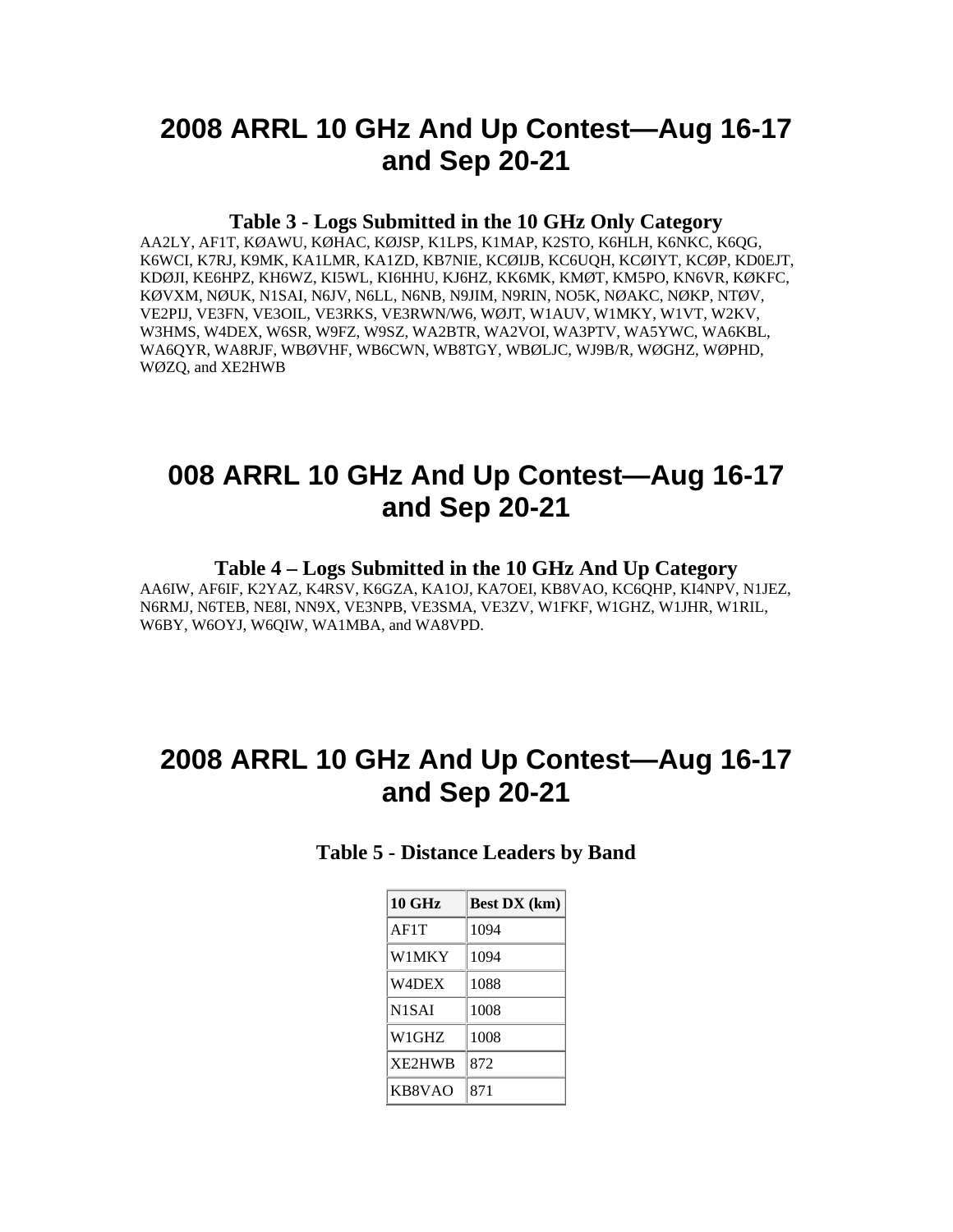| W6QIW         | 871 |
|---------------|-----|
| AA6IW         | 871 |
| N6LL          | 864 |
| WB6CWN        | 864 |
| KE6HPZ        | 863 |
| K6WCI         | 810 |
| N6TEB         | 810 |
| VE3ZV         | 801 |
| <b>VE3NPB</b> | 788 |
| K6GZA         | 782 |
| W2KV          | 755 |
| N6NB          | 741 |
| 24 GHz        |     |
| N6TEB         | 258 |
| AA6IW         | 257 |
| KA1OJ         | 205 |
| N1JEZ         | 205 |
| W6QIW         | 193 |
| W6BY          | 193 |
| <b>VE3NPB</b> | 173 |
| VE3ZV         | 173 |
| VE3SMA        | 172 |
| 47 GHz        |     |
| K6GZA         | 149 |
| W1RIL         | 45  |
| W1MBA         | 42  |
| KA1OJ         | 42  |
| <b>W1FKF</b>  | 42  |
| 300+ GHz      |     |
| <b>KA7OEI</b> | 172 |
| K7RJ          | 172 |